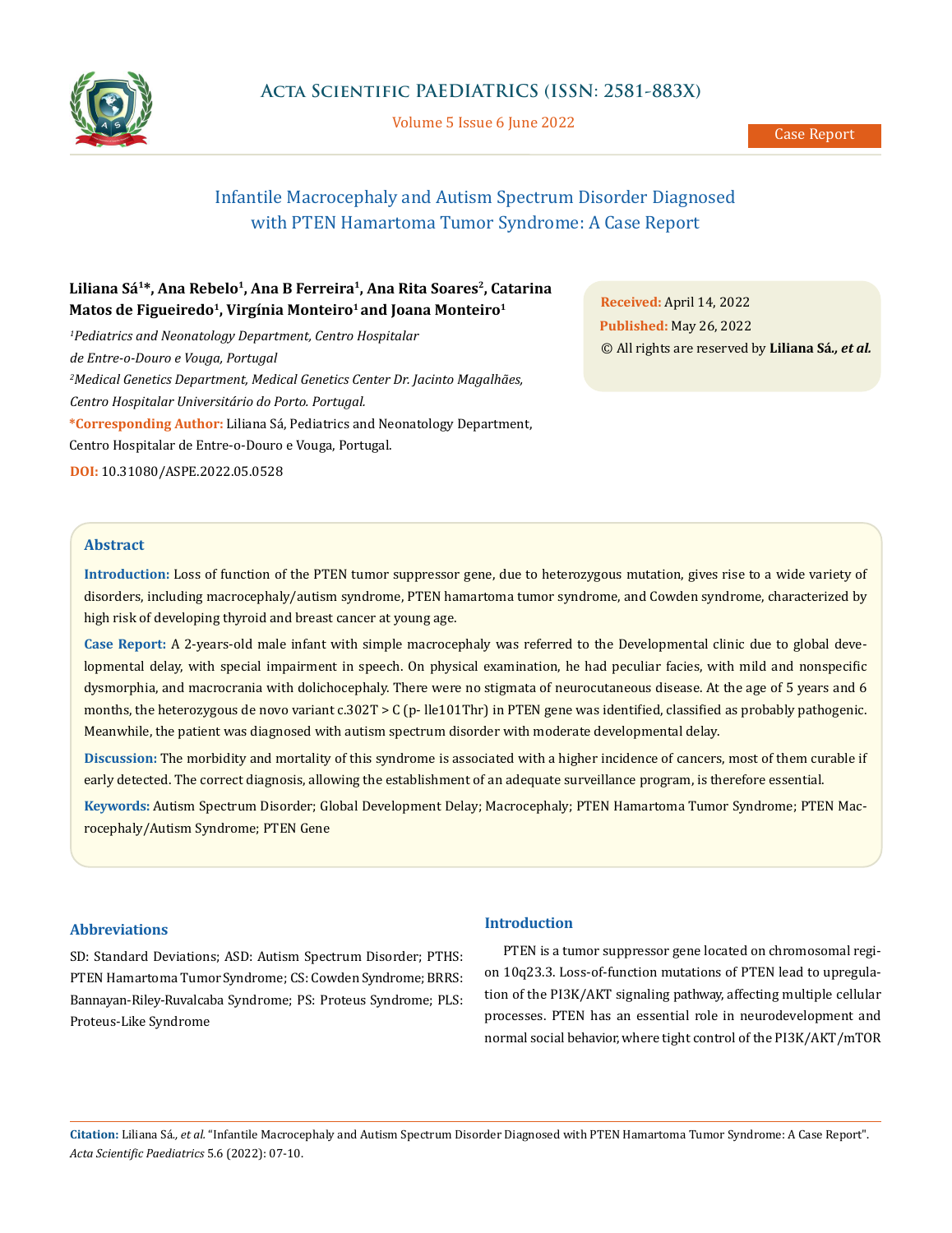pathway is of great importance. Macrocephaly is defined as an occipital-frontal circumference more than 2 standard deviations (SD) above the mean for height, sex, and ethnicity. A link between PTEN variants and children with macrocephaly, ranging from + 3SD to + 4SD, with autism spectrum disorder, and with intellectual disability or neurodevelopmental delay, has been demonstrated in several studies [1,2]. A huge variety of phenotypes result from PTEN germline mutations: macrocephaly/autism syndrome, primarily seen in infants, and PTEN hamartoma tumor syndrome (PTHS). PHTS includes Cowden syndrome (CS), Bannayan-Riley-Ruvalcaba syndrome (BRRS), PTEN-related Proteus syndrome (PS) and PTEN-related Proteus-like syndrome (PLS) [3].

PTEN-related macrocephaly/autism syndrome, an autosomal dominant disorder, is characterized by abnormal facial features, macrocephaly, and delayed psychomotor development, which in turn results in mental retardation and autistic behavior [4].

CS is a multiple hamartoma syndrome that presents a high risk of benign and malignant thyroid, breast and endometrial tumors in young adults and adults. Arteriovenous malformations, multiple lipomas and other soft tissue tumors may also appear. In their late 20s, affected individuals present with macrocephaly, papillomatous papules, and trichilemmomas. BRRS is a congenital disorder that, in addition to macrocephaly, is characterized by lipomas and pigmented macules of the penile glans and hamartomatous intestinal polyposis. On the other hand, PS is a disorder characterized by limb asymmetry, with excessive growth of hands and/or feet, cranial hyperostosis, vascular and lymphatic malformations and connective tissue and epidermal nevi. PLS is a disorder that, although closely related to the previous ones, individuals present with macrocephaly, lipomas and overgrowth that do not meet the criteria for CS, BRRS or PS <a>[3]</a>. For patients with PHTS, guideline 2020.1 National Comprehensive Cancer Network® (NCCN) recommends that tumor follow-up involves physical examination every year and thyroid ultrasound starting at age 7 years. It also recommends colonoscopy every 5 years from age 35 or earlier, depending on family history of colon cancer, and renal ultrasound every 1-2 years from age 40.

The authors present a case of a patient with a PTEN germline mutation, ASD and macrocephaly.

## **Case Presentation**

Male infant, born after 37 weeks gestation with 3435 g (+ 1.0SD) in weight, 50 cm (+ 0.72 SD) in height and 35 cm (+ 1.13SD) in head circumference. Paternal family history of face "tumors" and maternal family history of behavioral and learning disorders. Two healthy 11- and 18-year-old brothers and a 21-year-old sister with asthma. At 2 years and 9 months he was referred to the Developmental clinic due to macrocephaly and global developmental delay (GDD), with special impairment in speech. His weight was then 17.2 Kg (+ 1.63SD), height97.2 cm (+ 0.54SD) and head circumference 55.9 cm (+ 4.62SD). On physical examination, he had peculiar facies, with minor facial dysmorphisms, and macrocrania with dolichocephaly. There were no stigmata of neurocutaneous disease. Evaluation with Griffiths Mental Development Scale 2nd version revealed an overall developmental quotient (gDQ) of 79%, lower than the mean for his chronological age. Brain magnetic resonance imaging (MRI) did not reveal any abnormal signal in the brain parenchyma. To elucidate the cause of macrocephaly and progressive worsening of GDD, he was referred to Genetics clinic genetic at the age of 4 years and 11 months, and genetic testing was performed after parent's informed consent. By then, clinical observation revealed deficits in social communication and interaction, lack of eye contact, difficulties with environmental transitions, and problems with behavior adjustment. The Wechsler Preschool and Primary Scale of Intelligence - Revised psychometric test (WPPSI-R) was the instrument to assess cognitive development – his full-scale intelligence quotient (IQ) was 86 (77, verbal IQ, and 101, performance IQ). Based on suggestive findings in Autism Diagnostic Interview-Revised (ADI-R) and Autism Diagnostic Observation Schedule (ADOS), and according to the Diagnostic and Statistical Manual of Mental Disorders, 5th Edition (DSM-5) criteria, ASD was diagnosed. Genetic testing revealed a heterozygous likely pathogenic variant, c.302T > C (p-lle101Thr), in exon 5 in PTEN gene. Parental genetic counselling and testing was performed, confirming a de novo variant in the proband. The diagnosis of PTEN-associated macrocephaly/ASD was made.

#### **Discussion**

Paracetamol Our patient had a heterozygous missense variant of PTEN (c.302T > C) in exon 5, previously described as probably pathogenic [5]. Exon 5 is considered an essential hotspot for the correct functioning of PTEN as it encodes the catalytic domain of N-terminal phosphatase [6]. Patient was born with a head circumference with a SD of + 1.13, and only later macrocephaly was identified. These data corroborate other study that argued that newborns who develop macrocephaly and ASD later had head circumferences within normal limits at birth. Head growth rates began to accele-

**Citation:** Liliana Sá*., et al.* "Infantile Macrocephaly and Autism Spectrum Disorder Diagnosed with PTEN Hamartoma Tumor Syndrome: A Case Report". *Acta Scientific Paediatrics* 5.6 (2022): 07-10.

08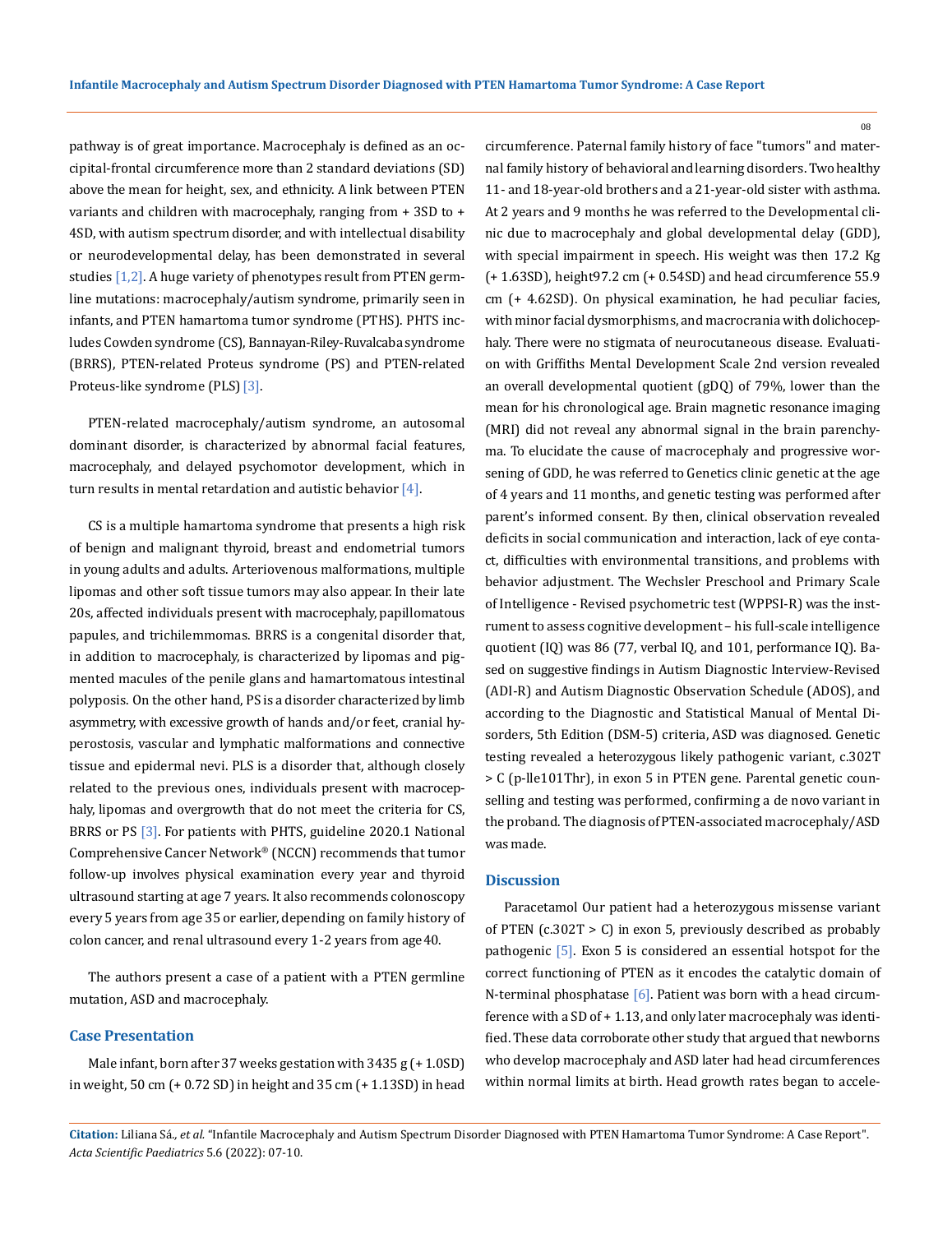rate during the first year of life until age 4 years, and then slowed down again, with a premature stop [7].

Brain MRI can be a useful tool in the investigation of these patients. According to a recent study, the presence of multifocal static white matter abnormalities and the presence of dilated perivascular spaces may suggest, in patients with ASD and/or macrocephaly and neurodevelopmental delay, a PTEN spectrum disorder [8]. However, as in our case, brain MRI may be normal.

After realizing that PTEN was a tumor suppressor gene, several studies were carried out that proved that its absence was directly linked to the appearance of a high number of cancers. Tan et el reported lifetime risk of a wide variety of cancers in individuals with a germline PTEN mutation (thyroid, breast, endometrial, melanoma, colorectal, and renal cell). The earliest reported cancer was melanoma at 3 years of age  $[5]$ . In children, pediatricians tend to focus attention on autism, macrocephaly and delayed psychomotor development [9]. Smpokou., *et al.* reported the case of a 7-year-old child with thyroid cancer whose clinical discretion could allow better formulation of clinical guidelines in PHTS cases. It is therefore important to carry out a follow-up assessment of cancer incidence and carry out total and lifelong medical management.

On this basis, we performed ultrasonography of the thyroid gland and found no abnormalities. As for hamartomas of the gastrointestinal tract, we did not perform endoscopic examination because there are no reports of their occurrence in childhood. Since the possibility of cancer is lower for male children than for female children, we examine the breasts only by inspection and palpation [10]. In our case, there were no café-au-lait spots on the skin or lipomas.

#### **Conclusion**

PTEN testing should always be taken into account in cases of ASD and/or cases of association of neurodevelopmental delay with macrocephaly. Genetic counseling is needed to alleviate the psychosocial anxiety of PHTS patients and their parents regarding cancer predisposition and developmental problems and to guide multidisciplinary follow-up. Genetic counseling is also helpful for other family members who may also be at risk. Overall, multidisciplinary long-term follow-up is essential for soft-tissue tumors, thyroid cancer, breast cancer and gastrointestinal tract hamartomas, as well as psychosocial problems associated with PTHS.

#### **Conflict of Interest**

The authors have no conflicts of interest to declare.

This work has not received any contribution, grant or scholarship.

#### **Bibliography**

- 1. Leslie NR., *et al*[. "Inherited PTEN mutations and the predic](https://www.researchgate.net/publication/292211219_Inherited_PTEN_mutations_and_the_prediction_of_phenotype)tion of phenotype". *[Seminars in Cell and Developmental Biology](https://www.researchgate.net/publication/292211219_Inherited_PTEN_mutations_and_the_prediction_of_phenotype)*  [\(2016\).](https://www.researchgate.net/publication/292211219_Inherited_PTEN_mutations_and_the_prediction_of_phenotype)
- 2. Lv JW., *et al*[. "Role of the PTEN signaling pathway in autism](https://pubmed.ncbi.nlm.nih.gov/24136242/)  spectrum disorder". *[Neuroscience Bulletin](https://pubmed.ncbi.nlm.nih.gov/24136242/)* 29.6 (2013): 773- [738.](https://pubmed.ncbi.nlm.nih.gov/24136242/)
- 3. Yehia L., *et al.* "PTEN [hamartoma](https://www.ncbi.nlm.nih.gov/books/NBK1488/) tumor [syndrome".](https://www.ncbi.nlm.nih.gov/books/NBK1488/) *Gene Reviews* (2022).
- 4. Herman GE., *et al*. "Increasing [knowledge of](https://onlinelibrary.wiley.com/doi/abs/10.1002/ajmg.a.31619) PTEN germline mutations: Two additional patients with [autism and macro](https://onlinelibrary.wiley.com/doi/abs/10.1002/ajmg.a.31619)cephaly". *[American Journal of Medical Genetics A](https://onlinelibrary.wiley.com/doi/abs/10.1002/ajmg.a.31619)* 143 (2007): [589-593.](https://onlinelibrary.wiley.com/doi/abs/10.1002/ajmg.a.31619)
- 5. Tan MH., *et al*. "Lifetime cancer risks in [individuals](https://www.ncbi.nlm.nih.gov/pmc/articles/PMC3261579/) with germline PTEN mutations". *[Clinical Cancer Research](https://www.ncbi.nlm.nih.gov/pmc/articles/PMC3261579/)* 18 (2012): [400- 407.](https://www.ncbi.nlm.nih.gov/pmc/articles/PMC3261579/)
- 6. Piccione M., *et al*[. "PTEN hamartoma tumor syndromes in](https://pubmed.ncbi.nlm.nih.gov/24123798/)  [childhood: description of two cases and a proposal for follow](https://pubmed.ncbi.nlm.nih.gov/24123798/)up protocol". *[American Journal of Medical Genetics A](https://pubmed.ncbi.nlm.nih.gov/24123798/)* 161.11 [\(2013\): 2902-2908.](https://pubmed.ncbi.nlm.nih.gov/24123798/)
- 7. Sacco R., *et al*[. "Head circumference and brain size in autism](https://pubmed.ncbi.nlm.nih.gov/26456415/)  [spectrum disorder: A systematic review and meta-analysis".](https://pubmed.ncbi.nlm.nih.gov/26456415/)  *Psychiatry Research* [234.2 \(2015\): 239-251.](https://pubmed.ncbi.nlm.nih.gov/26456415/)
- 8. Vanderver A., *et al*[. "Characteristic](https://pubmed.ncbi.nlm.nih.gov/24375884/) brain magnetic resonance imaging pattern in patients with [macrocephaly and PTEN mu](https://pubmed.ncbi.nlm.nih.gov/24375884/)tations". *[American Journal of Medical Genetics A](https://pubmed.ncbi.nlm.nih.gov/24375884/)* 164.3 (2014): [627-633.](https://pubmed.ncbi.nlm.nih.gov/24375884/)
- 9. Smpokou P., *et al*[. "PTEN hamartoma tumour syndrome: Early](https://pubmed.ncbi.nlm.nih.gov/25114091/)  [tumour development in children".](https://pubmed.ncbi.nlm.nih.gov/25114091/) *Archives of Disease in Childhood* [100 \(2015\): 34-37.](https://pubmed.ncbi.nlm.nih.gov/25114091/)

**Citation:** Liliana Sá*., et al.* "Infantile Macrocephaly and Autism Spectrum Disorder Diagnosed with PTEN Hamartoma Tumor Syndrome: A Case Report". *Acta Scientific Paediatrics* 5.6 (2022): 07-10.